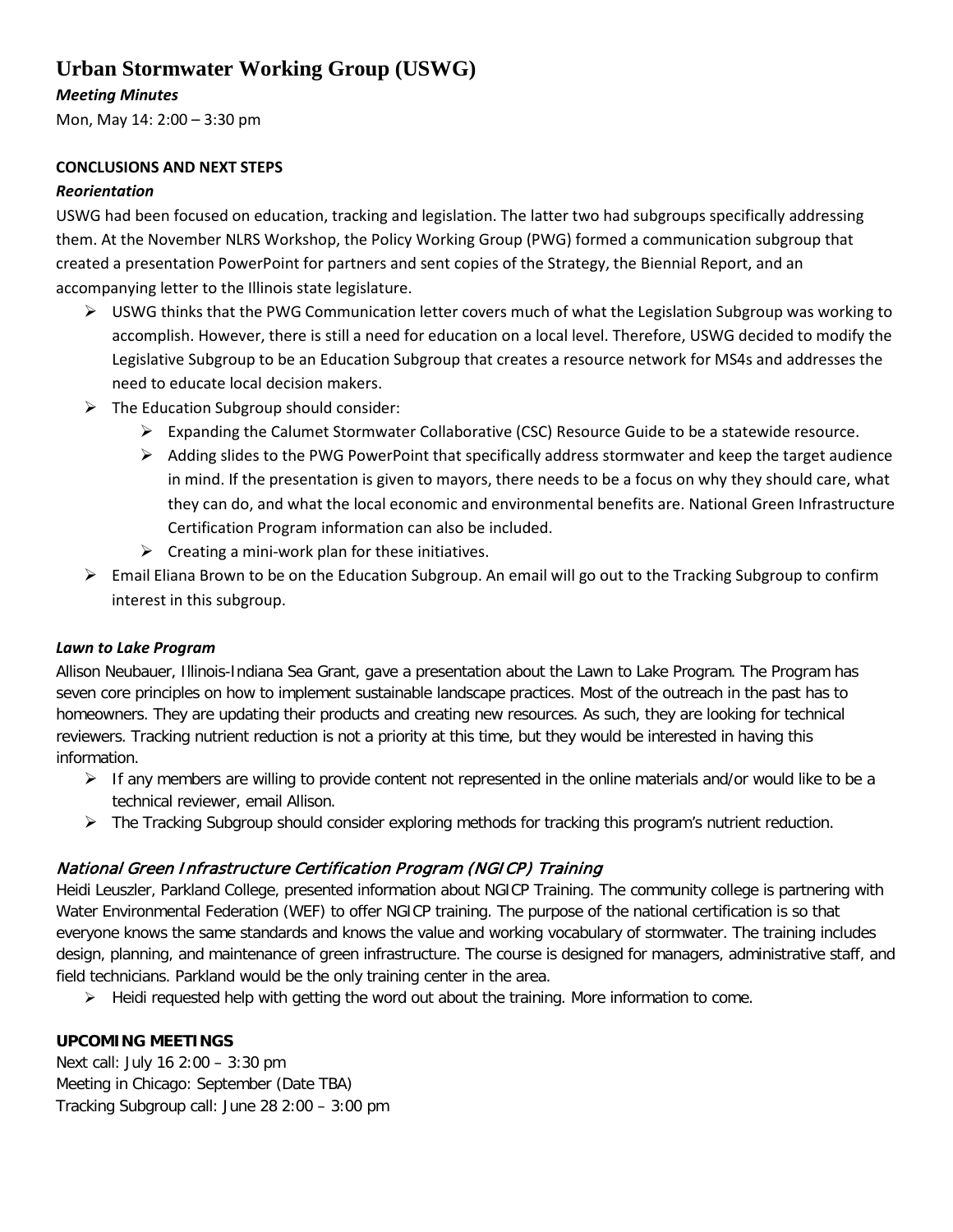**PRESENT:** Steve Brendel, Reid Christianson, Jeff Edstrom, Danielle Gallet, Leslie Heath, Holly Hudson, Sally McConkey, Allison Neubauer, Bob Newport, Trevor Sample, John Sloan, Amy Walkenbach, Eliana Brown, Lisa Merrifield, Kate Gardiner

- **Reorientation** 
	- o Update from the November NLRS workshop and on Extension changes
		- **Extension changes** 
			- Extension is consolidating nutrient efforts. Emails now coming from Illinois NLRS instead of IWRC.
			- Possibility for more involvement with other Extension entities (Master Naturalists and Master Gardeners, etc.) that could benefit the stormwater sector.
			- November NLRS Workshop
				- Workshop speakers discussed tracking. Regarding stormwater, there needs to be a way to better capture what MS4s are doing.
				- Walton Family Foundation has funded a project to determine tracking metrics so there can be uniformity among the Hypoxia Task Force (HTF) states. USWG member Reid Christianson is working on the project. He can help guide us on the metrics that HTF will be asking from all the states.
				- At the November NLRS Workshop, PWG formed a Communications Subgroup to address a need for nutrient partners to speak with one voice. The subgroup developed a PowerPoint to be used by any partners to talk about NLRS and wrote a letter to legislators informing them about the NLRS. NLRS, Biennial Report, and Biennial Report fact sheet also sent to legislators with the letter. The PowerPoint is flexible and additional slides can be added that focus on stormwater issues.
	- o Review group and subgroup charges
		- Do we still feel the need for legislative subgroup?
			- Leslie says no. Holly Hudson leaning towards no as well, but is wondering if education should be tracked better.
		- If Its there a need to have entities from this group to specifically talk about NLRS as it pertains to stormwater to any specific groups?
			- Leslie thinks it might be overkill since Amy already sent the letter to legislators, unless we're talking about smaller groups.
			- Eliana thinks state legislators are covered by the letter, but if there are other decisionmakers that aren't covered by the letter, is that something this group wants to focus on?
			- We could target local elected officials and stormwater management officials or introduce this idea to groups of mayors. Have to include the benefits to the mayors' communities.
		- Should we change the focus of the legislative subgroup to an education subgroup? And add line about creating/cultivating a clearinghouse list.
			- John Sloan likes the idea of focusing on local benefits, we know that urban stormwater probably isn't a huge source of nutrients to begin with so it's hard to get people excited.
		- Do we need a subgroup or is this covered in the group charge?
			- Heidi wonders if this is something we could couple with a certificate program? Locals are interested and we could connect the working part and getting the word out.
			- Eliana agrees we might need a few dedicated people to be working on it, which would mean a subgroup.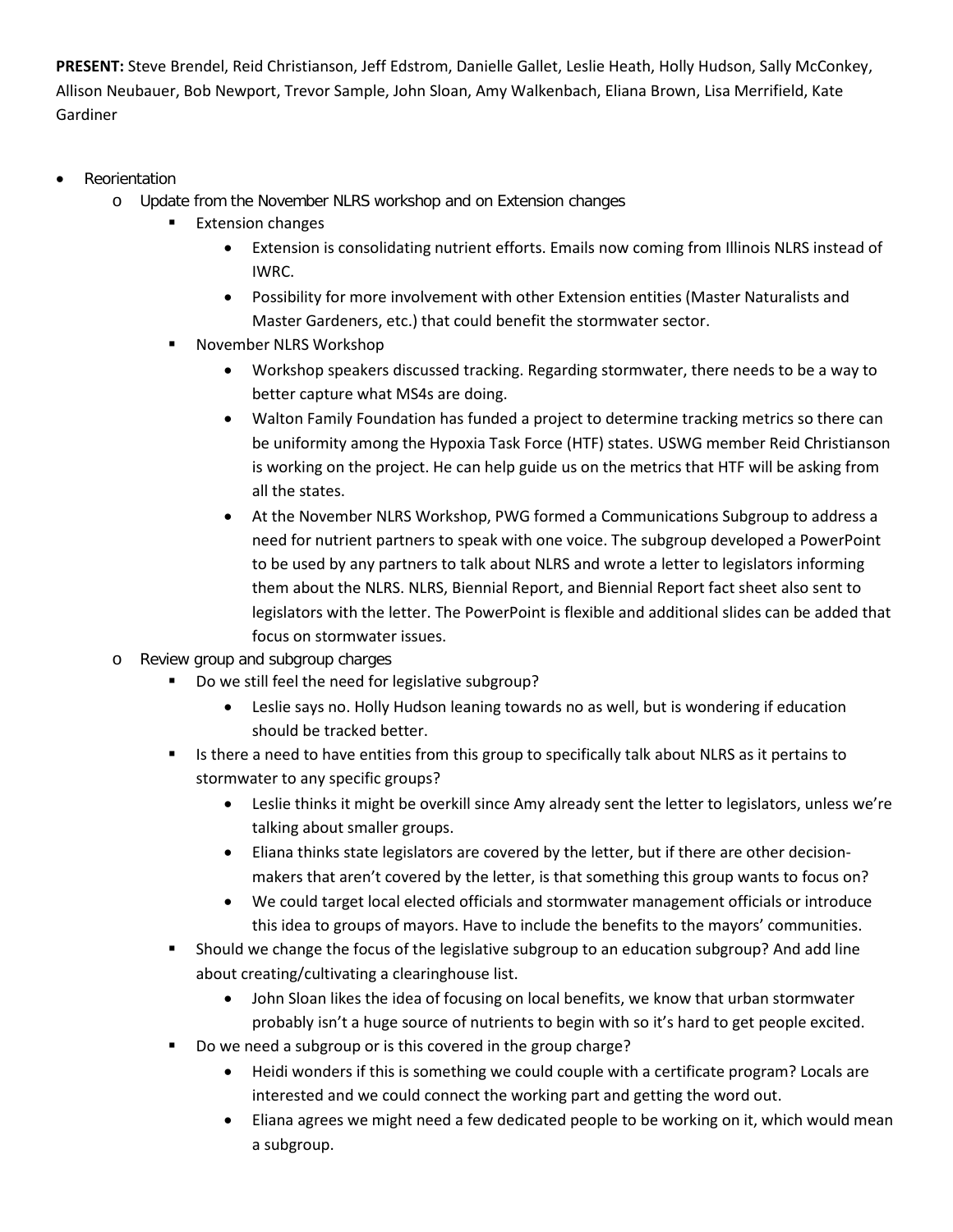- **Email Eliana if you would like to be on the Education Subgroup.**
- Lawn to Lake Program (Allison Neubauer, Illinois-Indiana Sea Grant (IISG))
	- o Allison is the point person for Lawn to Lake (L2L), which informs homeowners and communities how actions we take on land affect our water – how applying fertilizers to lawns can lead to nutrient runoff.
	- o L2L program began in Lake Champlain and IISG brought it to the Lake Michigan area in 2010.
	- o Working on revamping L2L Program, most outreach has been to homeowners. Updating products and creating new resources geared towards online use. Would love to get more social media and online use.
	- o Want to redo brochures, information is still good, the publications are just a little outdated. If anyone has new content that they're not representing in materials online, Allison would be glad to get in touch. Main project is guidebook, there were a lot of partners who worked together on it.
		- Timeframe for guidebook? A couple years to get everything done.
		- Reid wonders if they are doing any quantification of water quality benefits. They are not, Margaret Schneemann had tried to quantify them in the past but it seemed more complicated for their purposes with pollution prevention outreach. Reid thinks it might be helpful to try to quantify individual practices, similar to how cover crops can reduce nutrient loss by 30%.
		- If there was help with the quantification, Allison would be interested. She would talk with her supervisor (Sarah Zack) about it.
	- o Seven core principles with directions on how to implement sustainable landscape practices:
		- Right plant, right place
		- **Fertilize appropriately**
		- **Manage lawn pests responsibly**
		- **Water efficiently**
		- **Compost**
		- **-** Attract wildlife
		- Reduce stormwater runoff
	- o Has reached landscapers, turf managers, folks from municipalities, corporate campuses, homeowners through a group by Midwest Pesticide Action Center and their Midwest Grows Green initiative
	- o Is Lawn to Lake limited in geographical application?
		- No, can be applied statewide.
- National Green Infrastructure Certification Program (NGICP) Training (Heidi Leuszler, Parkland College)
	- Parkland is a community college in Champaign, IL and they are partnering with Water Environmental Federation to offer NGICP training. Water Environmental Federation (WEF) is trying to make a national qualification where everyone knows the same standards and knows the value and working vocabulary of stormwater. The certification program includes training and an exam.
	- o Parkland would be the only training center in the area.
	- o The training would include how to read maps and design plans, maintenance, knowing the value of stormwater. Audiences could be managers, administrative people, workforce, low income groups, etc.
	- o Bob Newport wonders if the training would focus more on making people more employable by landscaping companies or to give landscape companies an edge when bidding for jobs.
		- In discussion with WEF, lots of landscapers don't really understand what they're trying to build so they need the basic training but it's not enough training to actually construct rain gardens. The training would be basic and then have workforce development and monitoring. Then there will be a higher training so that people actually know how to build rain gardens, etc. Then a third level for people who are making big decisions. Hope is to get different levels of certification but to at least lay down a foundation with how everyone speaks about green infrastructure.
	- o Will there be funding available for the certification?
		- Not sure that Parkland will be able to do much more than offering the program, hopefully partners will be able to provide funding to get their workers certified.
	- o Will we get municipalities to understand about the program so they can build green infrastructure or hire companies that do green infrastructure?